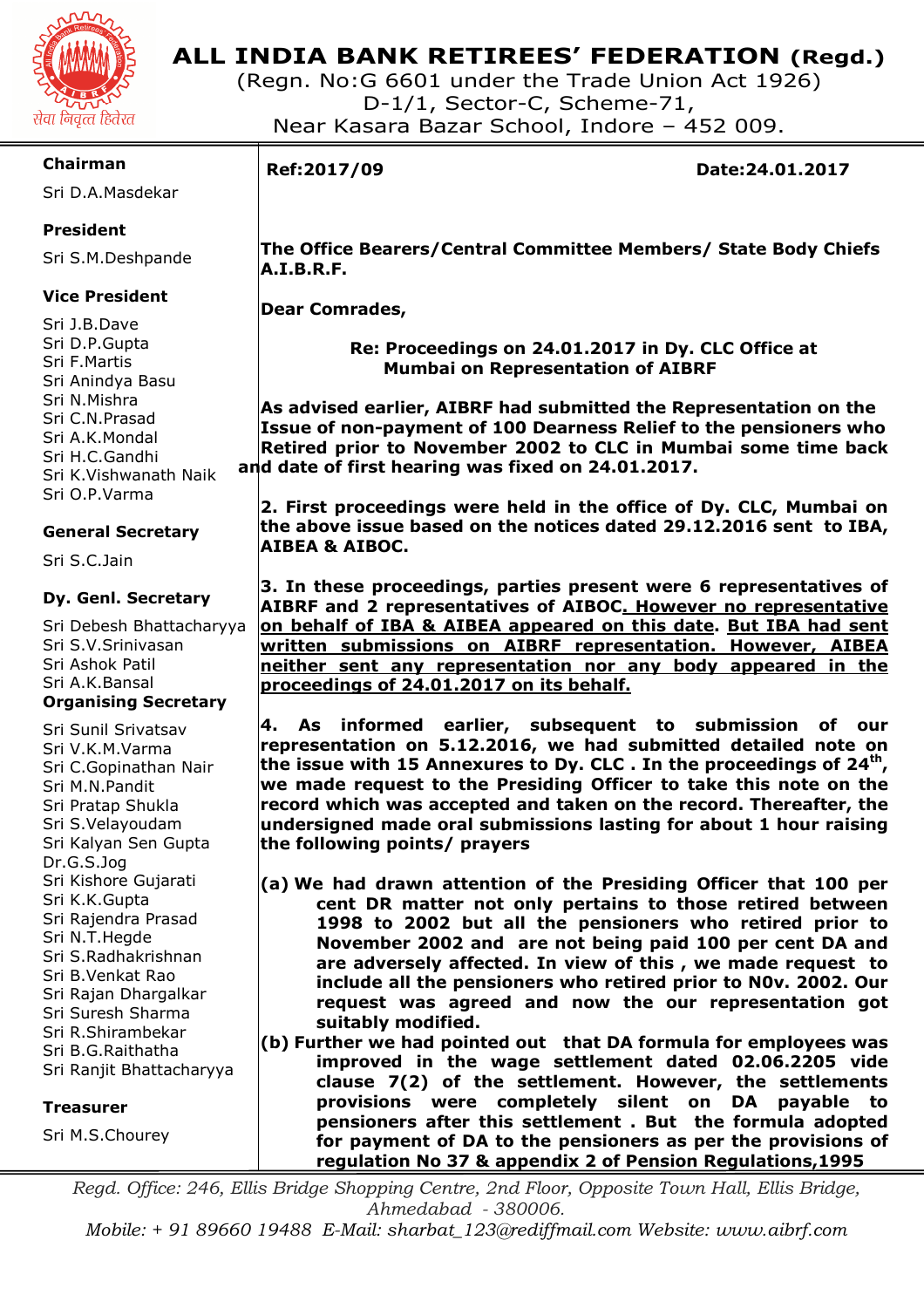

### **Chairman**

Sri D.A.Masdekar

### **President**

Sri S.M.Deshpande

### **Vice President**

Sri J.B.Dave Sri D.P.Gupta Sri F.Martis Sri Anindya Basu Sri N.Mishra Sri C.N.Prasad Sri A.K.Mondal Sri H.C.Gandhi Sri K.Vishwanath Naik Sri O.P.Varma

### **General Secretary**

Sri S.C.Jain

### **Dy. Genl. Secretary**

Sri Debesh Bhattacharyya Sri S.V.Srinivasan Sri Ashok Patil Sri A.K.Bansal **Organising Secretary** 

Sri Sunil Srivatsav Sri V.K.M.Varma Sri C.Gopinathan Nair Sri M.N.Pandit Sri Pratap Shukla Sri S.Velayoudam Sri Kalyan Sen Gupta Dr.G.S.Jog Sri Kishore Gujarati Sri K.K.Gupta Sri Rajendra Prasad Sri N.T.Hegde Sri S.Radhakrishnan Sri B.Venkat Rao Sri Rajan Dhargalkar Sri Suresh Sharma Sri R.Shirambekar Sri B.G.Raithatha Sri Ranjit Bhattacharyya

### **Treasurer**

Sri M.S.Chourey

### **ALL INDIA BANK RETIREES' FEDERATION (Regd.)**

(Regn. No:G 6601 under the Trade Union Act 1926) D-1/1, Sector-C, Scheme-71,

Near Kasara Bazar School, Indore – 452 009.

**has been uniform and identical to those applicable to the employees in all the wage settlements signed prior to 2005. Therefore, in the absence of specific provisions in the settlement of 2005, DA payable to the pensioners should have been the same as per the provisions of clause 7(2) of the settlement dated 02.06.2005. But IBA through administrative decision taken after signing the settlement excluded the pensioners those retired prior to November 2002 from the benefit of 100 DA and granted to those only who retired after Nov, 2002. We raised the issue whether such administrative instruction of IBA in the absence of specific provision in the settlement is legally valid and tenable. Further we made request that IBA should be asked to withdraw such advice given to member banks and issue fresh advice to the member banks to pay benefit of improved DA to the pensioners retired prior to Nov. 2002 which is legal requirement as per the provisions of the settlement.** 

- **(c) In next oral submission, we pointed out that to cover up the legal lacuna and to give legal validity to the administrative instruction Of IBA issued in June,2005, Clause No.16(3) was inserted in the wage settlement dated 27.04.2010 incorporating that those retired prior to Nov. 2002 would continue to get tapered DA even after 1.05.2205. We raised the issue whether incorporating such clause giving retrospective effect to the administrative instruction issued 5 years back particularly which is detrimental to the interest of the pensioners is legally valid. We made request that IBA should be asked to delete this clause and advise member banks suitably.**
- **(d) Further we made submission IBA should be asked to implement provisions of clause No. 6 of the pension settlement dated 29.10.1993 which deals with the DA formula for pensioners. This clause stipulates that DA formula for bank pensioners will be as applicable to RBI pensioners. It becomes all the more obligatory for IBA/ member banks to implement it in view of recent decision of Division Bench of Kolkata High Court.**
- **(e) Thereafter attention of the Presiding Officer was drawn on the Record Note dated 25.05.2015 signed by IBA and unions giving present status on various issues of retirees and the commitment to dispose them after completing the cost study. However, after lapse of more than 1 year IBA advised to AIBRF that its managing committee has resolved that in the absence of mandate from member banks it is not ready to consider the Note prepared as per provisions of the Record Note dated 25.05.2015. We raised the issue that how IBA and Unions could enter in to settlement vide Record Note dated 25.5.2015 if IBA was not holding required mandate from member banks as being pleaded by it. It is clear case off after thought strategy to deny retirees their rights. IBA/AIBOC/AIBEA should be asked to explain the reasons for signing the Record Note without required mandate from member banks as being claimed by IBA now. IBA should be**

*Regd. Office: 246, Ellis Bridge Shopping Centre, 2nd Floor, Opposite Town Hall, Ellis Bridge, Ahmedabad - 380006.* 

*Mobile: + 91 89660 19488 E-Mail: sharbat\_123@rediffmail.com Website: www.aibrf.com*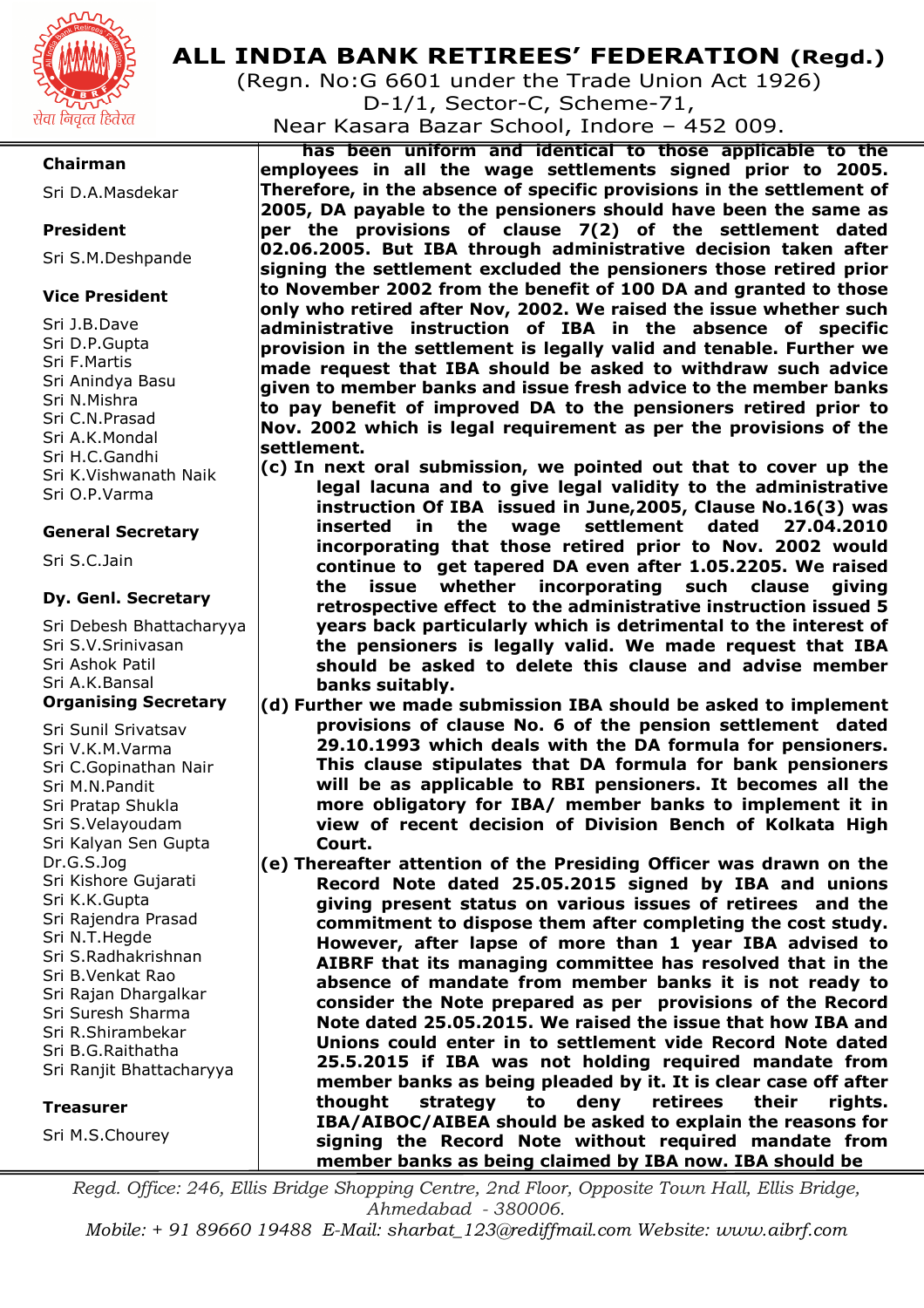

## **ALL INDIA BANK RETIREES' FEDERATION (Regd.)**

(Regn. No:G 6601 under the Trade Union Act 1926) D-1/1, Sector-C, Scheme-71, Near Kasara Bazar School, Indore – 452 009.

### **Chairman**

Sri D.A.Masdekar

### **President**

Sri S.M.Deshpande

### **Vice President**

Sri J.B.Dave Sri D.P.Gupta Sri F.Martis Sri Anindya Basu Sri N.Mishra Sri C.N.Prasad Sri A.K.Mondal Sri H.C.Gandhi Sri K.Vishwanath Naik Sri O.P.Varma

### **General Secretary**

Sri S.C.Jain

### **Dy. Genl. Secretary**

Sri Debesh Bhattacharyya Sri S.V.Srinivasan Sri Ashok Patil Sri A.K.Bansal **Organising Secretary** 

Sri Sunil Srivatsav Sri V.K.M.Varma Sri C.Gopinathan Nair Sri M.N.Pandit Sri Pratap Shukla Sri S.Velayoudam Sri Kalyan Sen Gupta Dr.G.S.Jog Sri Kishore Gujarati Sri K.K.Gupta Sri Rajendra Prasad Sri N.T.Hegde Sri S.Radhakrishnan Sri B.Venkat Rao Sri Rajan Dhargalkar Sri Suresh Sharma Sri R.Shirambekar Sri B.G.Raithatha Sri Ranjit Bhattacharyya

### **Treasurer**

Sri M.S.Chourey

**asked to provide copy of the Note submitted in the Managing Committee of 29.07.2016 to enable us to study it and give our comments on it. We further pleaded that IBA stand that there is no mandate to consider the Note on the retiree issue is after thought and not legally maintainable. IBA should be asked to immediately consider the note and sanction the benefits recommended.** 

- **(f) We also pointed out during the submissions that IBA has been taking stand that it can not hold discussion with the representatives of retirees in the absence of mandate from member banks. In this regard we explained that IBA has modified , amended, changed various provisions of the Pension Regulations several times in last 21 years since introduction of pension scheme in banks affecting the pensioners interest directly. In this regard we had drawn attention of the Presiding Officer on the recent judgement of Division of Kolkata High Court where the court ruled as under:** 
	- **" It is trite that a settlement signed under Section 2(p) of the**

**Industrial Disputes Act can bind only those who are party to the settlement. The members of the banking associations and the members of the unions who are signatories to such a settlement would be bound by it in the present case. The retired employees' association is admittedly not a party to the Bipartite Settlement which resulted in the joint note. Therefore, the Bipartite Settlement cannot contain provisions which would be to the detriment of retired employees. All the retired employees form a class by themselves vis-à-vis the employees who are working. The circulars or joint notes issued cannot bind the retired employees especially if they are adverse to their interest. By means of the joint note issued on 2nd June, 2005 the Bank has excluded the pre-2002 retirees from the benefits of the dearness relief payable to those who have retired after November, 2002.** 

**In view of the above ruling of the High Court, IBA plea of mandate is not legally maintainable and IBA should be asked to hold immediate discussion with AIBRF.** 

**(g) In view of the above submissions, IBA should be asked to advise member banks to pay DA to all the eligible pensioners at 100 percent from 1.05.2005 with arrears and appropriate rate of interest for delayed payment.** 

**Copy of the proceedings prepared by the Presiding Officer on 24.01.2017 is enclosed for your ready reference.** 

**5. Thereafter AIBOC representative made submission on the stand of their organization on this issue and they have supported payment 100 percent DA to pre-2002 retirees.** 

*Regd. Office: 246, Ellis Bridge Shopping Centre, 2nd Floor, Opposite Town Hall, Ellis Bridge, Ahmedabad - 380006.* 

*Mobile: + 91 89660 19488 E-Mail: sharbat\_123@rediffmail.com Website: www.aibrf.com*